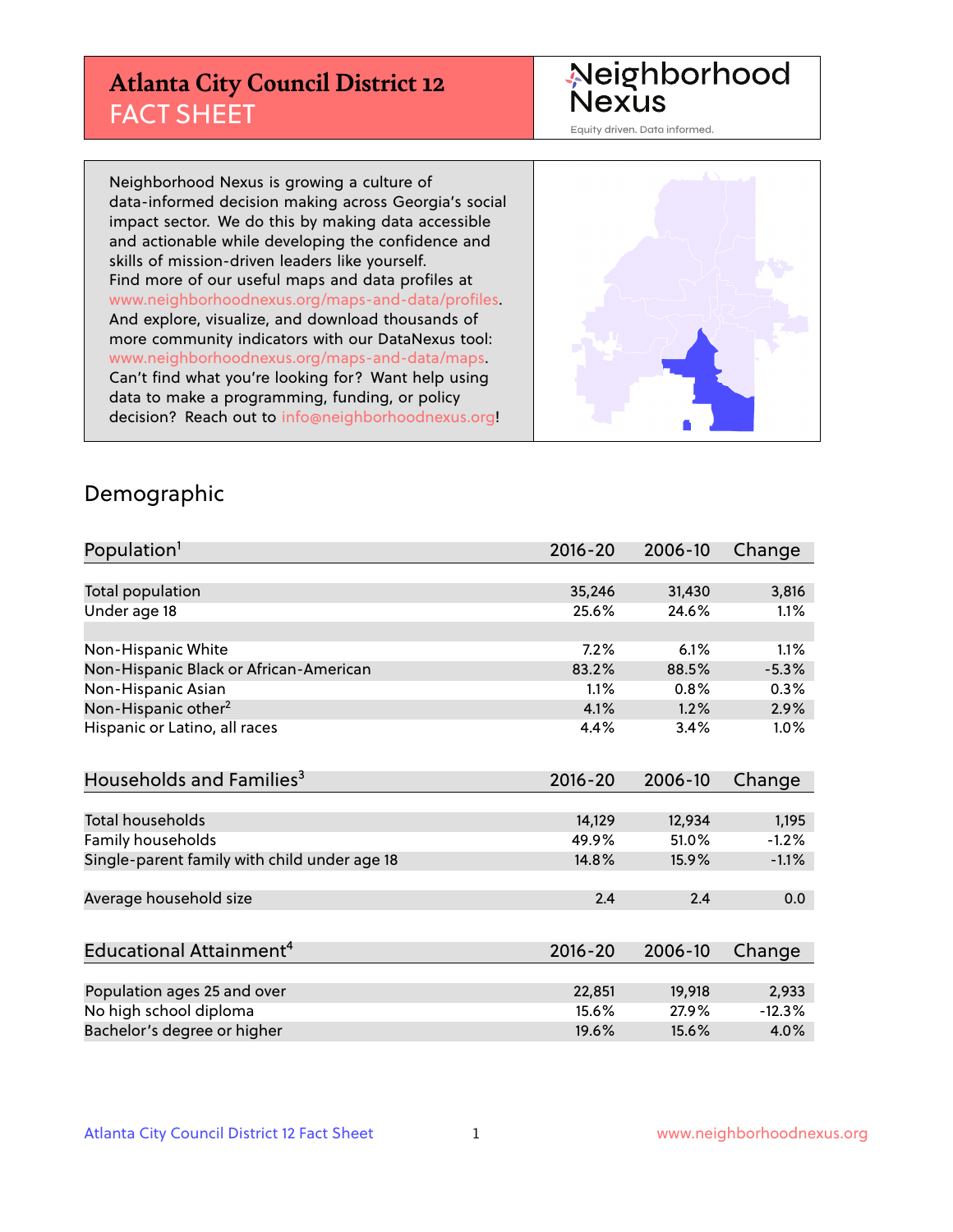# Change Measures, continued...

| Employment <sup>5</sup>                            | $2016 - 20$ | 2006-10  | Change   |
|----------------------------------------------------|-------------|----------|----------|
| Total workers residing in district                 | 13,843      | 14,346   | $-503$   |
| Workers with earnings \$1250/month or less         | 26.0%       | 32.8%    | $-6.8%$  |
| Workers with earnings \$1251/month to \$3333/month | 43.7%       | 54.5%    | $-10.8%$ |
| Workers with earnings greater than \$3333/month    | 30.3%       | 12.6%    | 17.7%    |
|                                                    |             |          |          |
| Total jobs located in district                     | 27,104      | 18,740   | 8,364    |
| Jobs with earnings \$1250/month or less            | 13.8%       | 24.1%    | $-10.3%$ |
| Jobs with earnings \$1251/month to \$3333/month    | 23.2%       | 46.1%    | $-22.9%$ |
| Jobs with earnings greater than \$3333/month       | 63.0%       | 29.7%    | 33.3%    |
|                                                    |             |          |          |
| Jobs/workers ratio                                 | 2.0         | 1.3      | 0.7      |
|                                                    |             |          |          |
| Income and Poverty <sup>6</sup>                    | $2016 - 20$ | 2006-10  | Change   |
|                                                    |             |          |          |
| Median household income                            | \$32,241    | \$24,467 | \$7,773  |
|                                                    |             |          |          |
| Population for whom poverty status is determined   | 34,635      | 31,173   | 3,462    |
| Population below poverty                           | 31.2%       | 35.4%    | $-4.2%$  |
| Housing <sup>7</sup>                               | $2016 - 20$ | 2006-10  | Change   |
|                                                    |             |          |          |
| Total housing units                                | 17,515      | 17,142   | 373      |
| Occupied housing units                             | 80.7%       | 75.5%    | 5.2%     |
| Vacant housing units                               | 19.3%       | 24.5%    | $-5.2%$  |
|                                                    |             |          |          |
| Occupied housing units                             | 14,129      | 12,934   | 1,195    |
| Owner occupied housing units                       | 35.1%       | 38.2%    | $-3.0%$  |
| Renter occupied housing units                      | 64.9%       | 61.8%    | 3.0%     |
|                                                    |             |          |          |
| Access to a Vehicle <sup>8</sup>                   | $2016 - 20$ | 2006-10  | Change   |
|                                                    |             |          |          |
| Occupied housing units                             | 14,129      | 12,934   | 1,195    |
| No vehicle available                               | 25.3%       | 31.8%    | $-6.5%$  |
|                                                    |             |          |          |
| Crime Rates, per 10,000 Population <sup>9</sup>    | $2017 - 21$ | 2012-16  | Change   |
|                                                    |             |          |          |
| All Part I crimes                                  | 587.3       | 886.1    | $-298.8$ |
| Violent crime                                      | 124.0       | 194.4    | $-70.4$  |
| Murder                                             | 4.4         | 4.4      | $-0.0$   |
| Robbery                                            | 34.4        | 82.8     | $-48.4$  |
| Aggravated assault                                 | 85.2        | 107.2    | $-22.0$  |
| Property crime                                     | 463.3       | 691.7    | $-228.4$ |
| <b>Burglary</b>                                    | 84.9        | 205.1    | $-120.2$ |
| Larceny                                            | 280.7       | 316.0    | $-35.3$  |
| Vehicle theft                                      | 97.7        | 170.6    | $-72.9$  |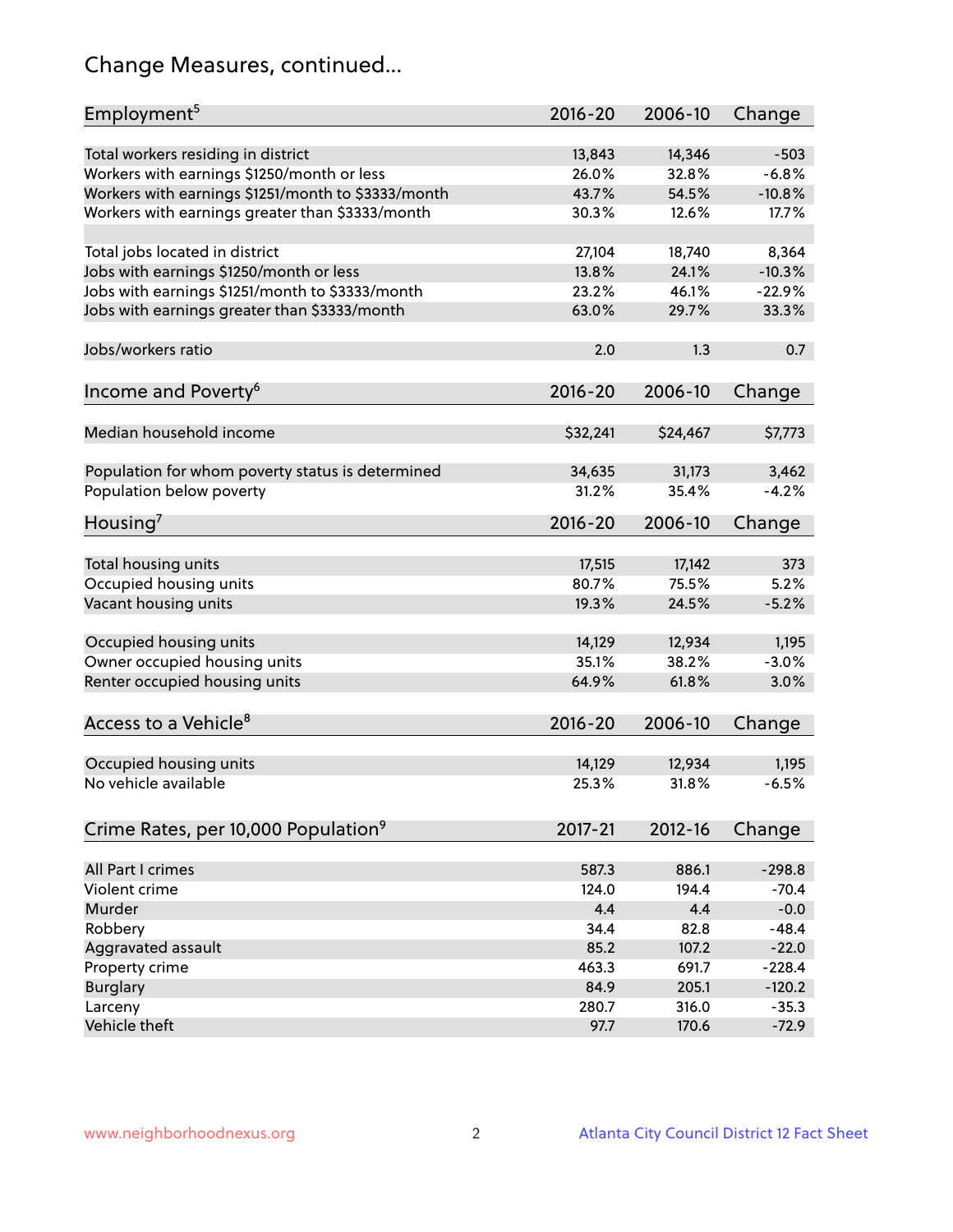# Current Data: Demographic

| Sex and Age, 2016-20 <sup>10</sup>                    | Estimate        | Margin of Error |
|-------------------------------------------------------|-----------------|-----------------|
| Total population                                      | 35,246          | ±2,894          |
| Male                                                  | 44.1%           | $\pm$ 3.1%      |
| Female                                                | 55.9%           | $\pm$ 0.9%      |
| Under 5 years                                         | 9.7%            | $\pm1.7\%$      |
| 5 to 9 years                                          | 7.5%            | $\pm 1.5\%$     |
| 10 to 14 years                                        | 5.4%            | $\pm 1.3\%$     |
| 15 to 19 years                                        | 4.8%            | $\pm 1.0\%$     |
| 20 to 24 years                                        | 7.8%            | ±1.9%           |
| 25 to 34 years                                        | 17.7%           | $\pm1.6\%$      |
| 35 to 44 years                                        | 12.8%           | $\pm 1.7\%$     |
| 45 to 54 years                                        | 8.8%            | $\pm 1.1\%$     |
| 55 to 59 years                                        | 5.3%            | $\pm 1.3\%$     |
| 60 to 64 years                                        | 5.4%            | $\pm$ 0.8%      |
| 65 to 74 years                                        | 9.1%            | $\pm1.6\%$      |
| 75 to 84 years                                        | 4.6%            | ±1.4%           |
| 85 years and over                                     | 1.2%            | $\pm$ 0.4%      |
| Median age (years)                                    | 33.4            | $\pm$ 0.4       |
| Race and Ethnicity, 2016-20 <sup>11</sup>             | <b>Estimate</b> | Margin of Error |
| Total population                                      | 35,246          | ±2,894          |
| Hispanic or Latino (of any race)                      | 4.4%            | $\pm 1.7\%$     |
| Not Hispanic or Latino                                | 95.6%           | $\pm1.7\%$      |
| White alone                                           | 7.2%            | $\pm 1.2\%$     |
| Black or African American alone                       | 83.2%           | ±3.8%           |
| American Indian and Alaska Native alone               | 0.9%            | $\pm$ 0.9%      |
| Asian alone                                           | 1.1%            | $\pm$ 0.8%      |
| Native Hawaiian and other Pacific Islander alone      | 0.0%            | $\pm$ 0.1%      |
| Some other race alone                                 | 0.5%            | $\pm$ 0.7%      |
| Two or more races                                     | 2.8%            | $\pm$ 1.4%      |
| U.S. Citizenship Status, 2016-20 <sup>12</sup>        | <b>Estimate</b> | Margin of Error |
| Foreign-born population                               | 1,145           | $\pm$ 382       |
| Naturalized U.S. citizen                              | 59.0%           | ±13.8%          |
| Not a U.S. citizen                                    | 41.0%           | $\pm$ 11.4%     |
| Citizen, Voting Age Population, 2016-20 <sup>13</sup> | Estimate        | Margin of Error |
| Citizen, 18 and over population                       | 25,744          | $\pm$ 1,759     |
| Male                                                  | 43.3%           | $\pm$ 4.2%      |
| Female                                                | 56.7%           | $\pm 2.3\%$     |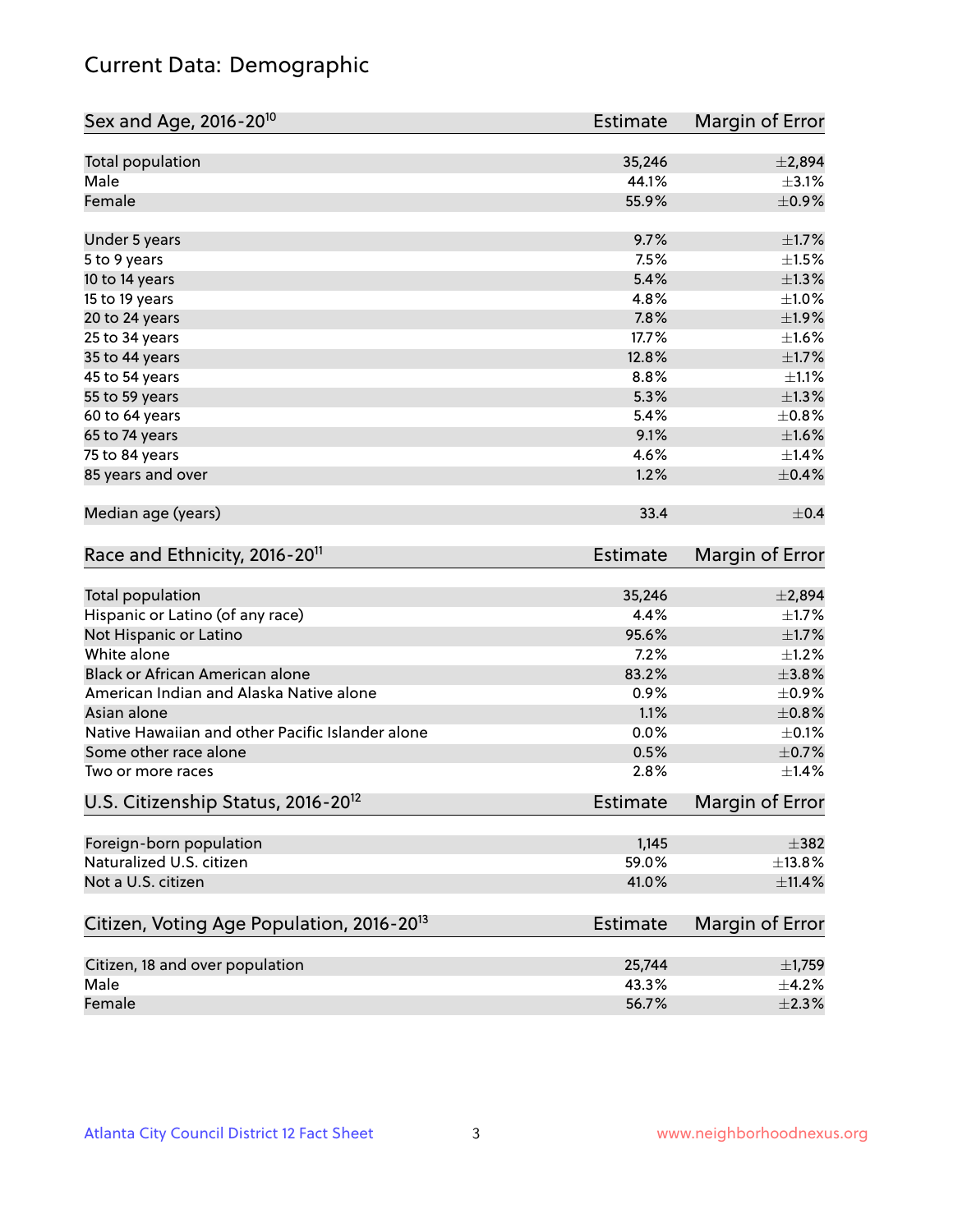# Current Data: Economic

| Income, 2016-20 <sup>14</sup>                           | <b>Estimate</b> | Margin of Error |
|---------------------------------------------------------|-----------------|-----------------|
| All households                                          | 14,129          | $\pm$ 972       |
| Less than \$10,000                                      | 15.1%           | $\pm 2.4\%$     |
| \$10,000 to \$14,999                                    | 10.3%           | $\pm$ 3.0%      |
| \$15,000 to \$24,999                                    | 15.6%           | $\pm 2.7\%$     |
|                                                         |                 |                 |
| \$25,000 to \$34,999                                    | 12.2%           | $\pm 2.6\%$     |
| \$35,000 to \$49,999                                    | 13.3%           | $\pm 2.4\%$     |
| \$50,000 to \$74,999                                    | 13.0%           | $\pm$ 3.1%      |
| \$75,000 to \$99,999                                    | 8.3%            | $\pm 1.8\%$     |
| \$100,000 to \$149,999                                  | 8.6%            | $\pm$ 3.9%      |
| \$150,000 to \$199,999                                  | 1.4%            | $\pm$ 0.6%      |
| \$200,000 or more                                       | 2.2%            | $\pm 2.1\%$     |
| Median household income (dollars)                       | \$32,241        | $\pm$ 1,443     |
| Mean household income (dollars)                         | \$49,316        | $\pm$ 7,226     |
| Households with earnings                                | 68.6%           | ±1.4%           |
| Mean earnings (dollars)                                 | \$53,540        | $\pm$ 8,616     |
| Households with Social Security                         | 34.9%           | $\pm$ 4.9%      |
| Mean Social Security income (dollars)                   | \$11,787        | $\pm 2,440$     |
| Households with retirement income                       | 17.8%           | $\pm$ 4.5%      |
| Mean retirement income (dollars)                        | \$17,696        | $\pm$ 2,569     |
| Households with Supplemental Security Income            | 11.0%           | $\pm 2.1\%$     |
| Mean Supplemental Security Income (dollars)             | \$9,134         | ±1,355          |
| Households with cash public assistance income           | 4.4%            | $\pm1.8\%$      |
| Mean cash public assistance income (dollars)            | \$1,819         | $\pm 744$       |
| Households with Food Stamp/SNAP benefits in the past 12 | 33.3%           | ±3.4%           |
| months                                                  |                 |                 |
| Family households                                       | 7,044           | $\pm$ 555       |
| Less than \$10,000                                      | 10.3%           | ±2.9%           |
| \$10,000 to \$14,999                                    | 7.0%            | $\pm 2.4\%$     |
| \$15,000 to \$24,999                                    | 13.5%           | $\pm$ 3.8%      |
| \$25,000 to \$34,999                                    | 14.8%           | $\pm$ 4.0%      |
| \$35,000 to \$49,999                                    | 15.9%           | $\pm$ 4.2%      |
| \$50,000 to \$74,999                                    | 18.4%           | $\pm$ 5.2%      |
| \$75,000 to \$99,999                                    | 10.0%           | $\pm 2.5\%$     |
| \$100,000 to \$149,999                                  | 7.8%            | $\pm 2.4\%$     |
| \$150,000 to \$199,999                                  | 1.0%            | $\pm$ 0.8%      |
| \$200,000 or more                                       | 1.3%            | $\pm 1.0\%$     |
| Median family income (dollars)                          | \$38,065        | $\pm$ 1,654     |
| Mean family income (dollars)                            | \$49,451        | ±3,656          |
|                                                         |                 |                 |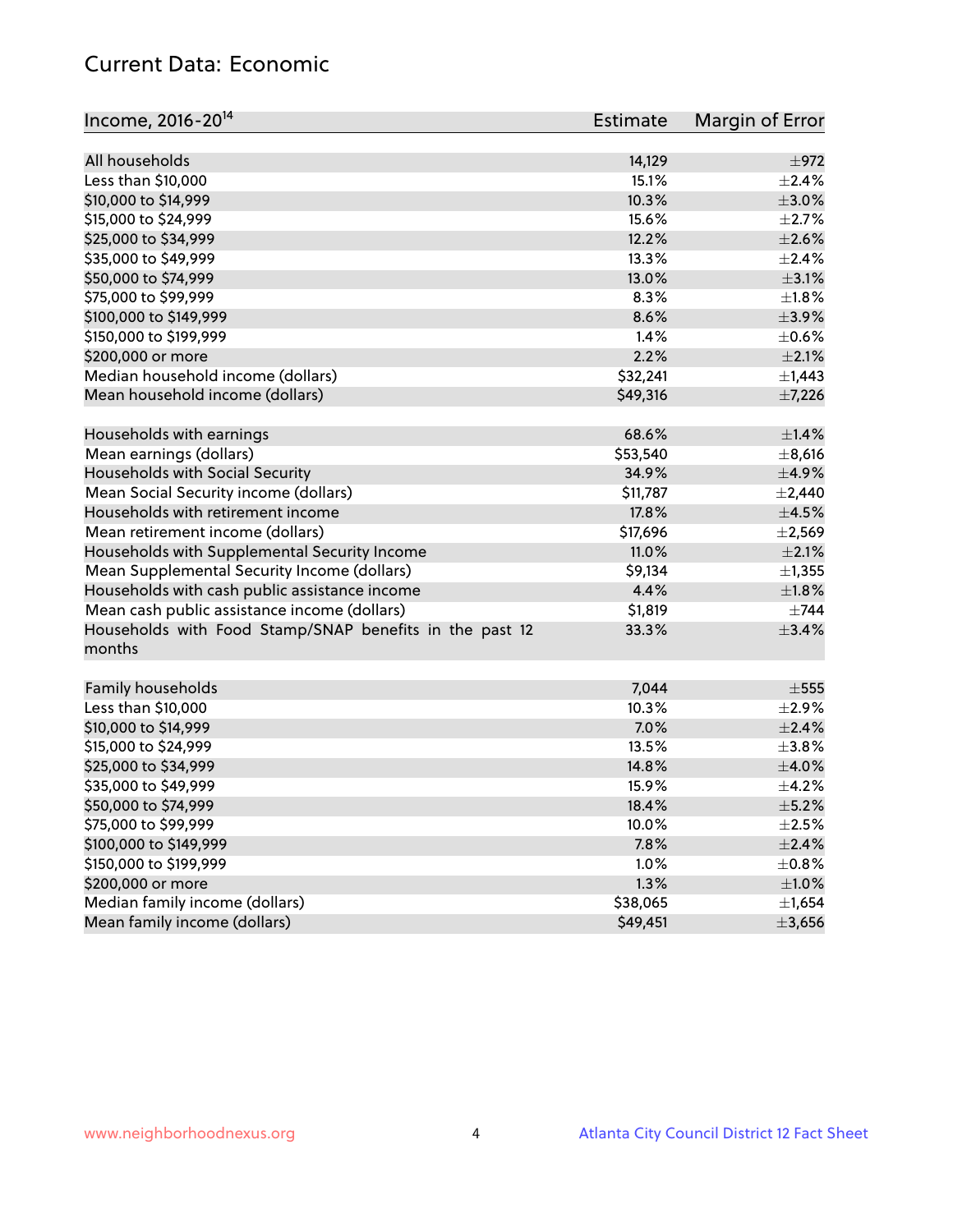# Current Data: Economic, continued...

| Income, 2016-20, continued <sup>15</sup>                                                   | <b>Estimate</b> | Margin of Error        |
|--------------------------------------------------------------------------------------------|-----------------|------------------------|
|                                                                                            |                 |                        |
| Nonfamily households                                                                       | 7,085           | $\pm$ 908              |
| Median nonfamily income (dollars)                                                          | \$23,720        | $\pm$ 1,529            |
| Mean nonfamily income (dollars)                                                            | \$46,899        | ±13,921                |
| Median earnings for workers (dollars)                                                      | \$25,310        | $\pm$ 1,143            |
| Median earnings for male full-time, year-round workers<br>(dollars)                        | \$39,381        | $\pm$ 1,266            |
| Median earnings for female full-time, year-round workers<br>(dollars)                      | \$29,874        | $\pm$ 1,232            |
| Per capita income (dollars)                                                                | \$21,271        | ±2,744                 |
| Families Below Poverty Level, 2016-20 <sup>16</sup>                                        | <b>Estimate</b> | <b>Margin of Error</b> |
|                                                                                            |                 |                        |
| <b>All Families</b>                                                                        | 7,044           | $\pm$ 555              |
| Percent below poverty                                                                      | 26.8%           | $\pm$ 4.5%             |
| Families with related children under 18 years                                              | 3,906           | $\pm$ 586              |
| Percent below poverty                                                                      | 38.7%           | $\pm$ 6.4%             |
| Families with related children under 5 years only                                          | 881             | $\pm 306$              |
| Percent below poverty                                                                      | 39.9%           | $\pm 21.0\%$           |
| Married couple families                                                                    | 2,407           | $\pm$ 436              |
| Percent below poverty                                                                      | 14.7%           | ±7.3%                  |
| Married couple families with related children under 18 years                               | 987             | $\pm$ 338              |
| Percent below poverty                                                                      | 27.5%           | ±15.7%                 |
| Married couple families with related children under 5 years                                | 321             | $\pm$ 196              |
| Percent below poverty                                                                      | 40.1%           | ±44.4%                 |
|                                                                                            |                 |                        |
| Families with female householder, no spouse present                                        | 3,924           | $\pm$ 509              |
| Percent below poverty                                                                      | 35.0%           | $\pm$ 5.9%             |
| Families with female householder, no spouse present with                                   | 2,633           | $\pm 458$              |
| related children under 18 years                                                            |                 |                        |
| Percent below poverty                                                                      | 43.0%           | ±7.3%                  |
| Families with female householder, no spouse present with<br>related children under 5 years | 505             | $\pm 219$              |
| Percent below poverty                                                                      | 35.5%           | ±21.4%                 |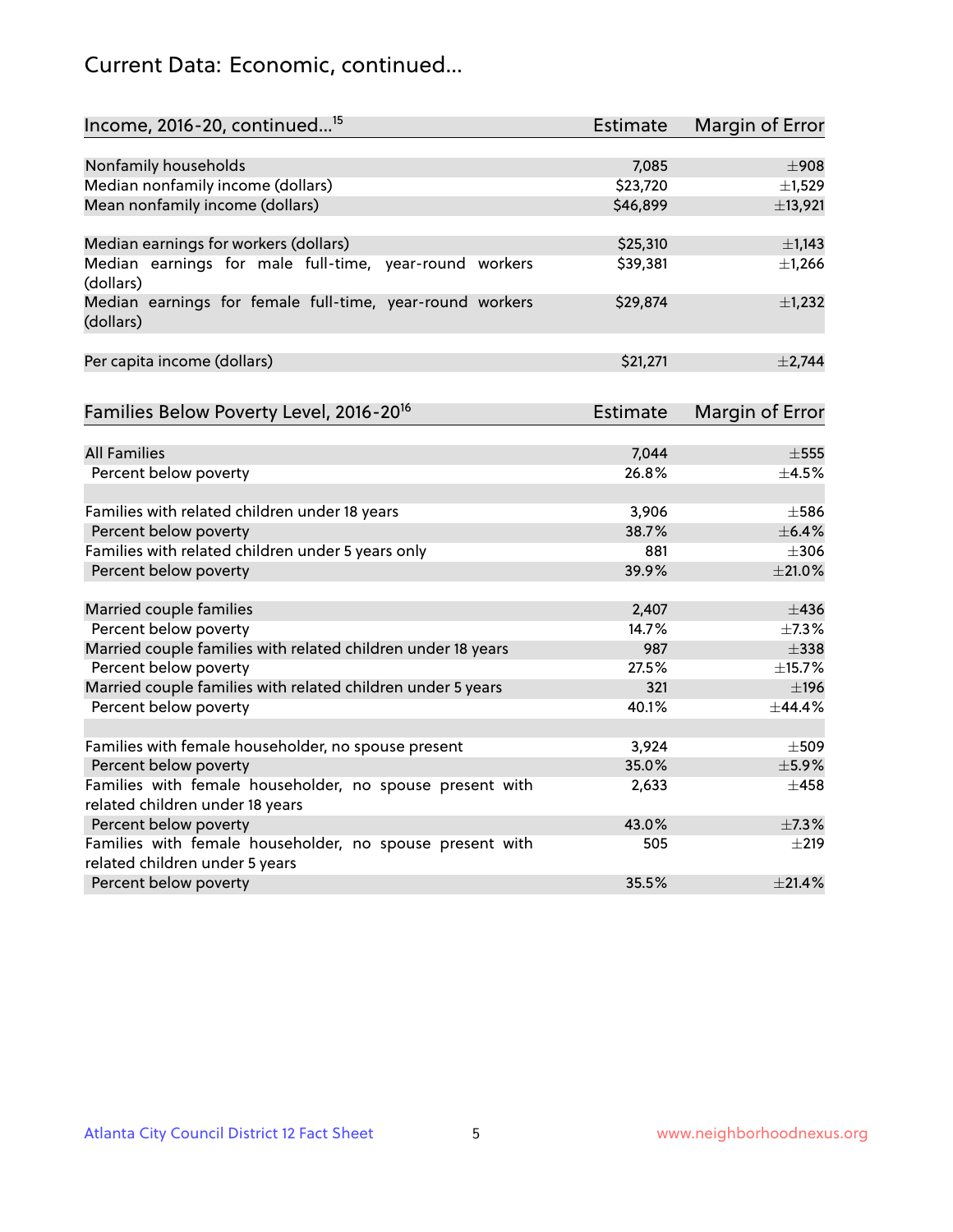## Current Data: Economic, continued...

| People Below Poverty Level, 2016-20 <sup>17</sup> | <b>Estimate</b> | Margin of Error |
|---------------------------------------------------|-----------------|-----------------|
|                                                   |                 |                 |
| Total population                                  | 34,635          | $\pm 2,866$     |
| Percent below poverty                             | 31.2%           | $\pm$ 3.8%      |
| Population under 18 years                         | 8,814           | ±1,084          |
| Percent below poverty                             | 45.0%           | $\pm$ 5.3%      |
| Population 18 years and over                      | 25,821          | $\pm$ 1,685     |
| Percent below poverty                             | 26.5%           | $\pm 2.2\%$     |
| Population 18 to 64 years                         | 20,780          | $\pm$ 1,482     |
| Percent below poverty                             | 26.7%           | $\pm 2.7\%$     |
| Population 65 years and over                      | 5,041           | $\pm$ 802       |
| Percent below poverty                             | 25.4%           | $\pm 2.8\%$     |

| Poverty by Race/Ethnicity, 2016-20 <sup>18</sup> | <b>Estimate</b> | Margin of Error |
|--------------------------------------------------|-----------------|-----------------|
|                                                  |                 |                 |
| Non-Hispanic White population                    | 2,436           | $\pm 464$       |
| Percent below poverty                            | 19.7%           | $\pm$ 7.3%      |
| <b>Black population</b>                          | 29,189          | $\pm$ 2,727     |
| Percent below poverty                            | 32.0%           | $\pm$ 3.8%      |
| Asian population                                 | 359             | $\pm 268$       |
| Percent below poverty                            | 22.0%           | $\pm 22.0\%$    |
| Hispanic or Latino population                    | 1,526           | $\pm$ 598       |
| Percent below poverty                            | 27.1%           | $\pm$ 18.1%     |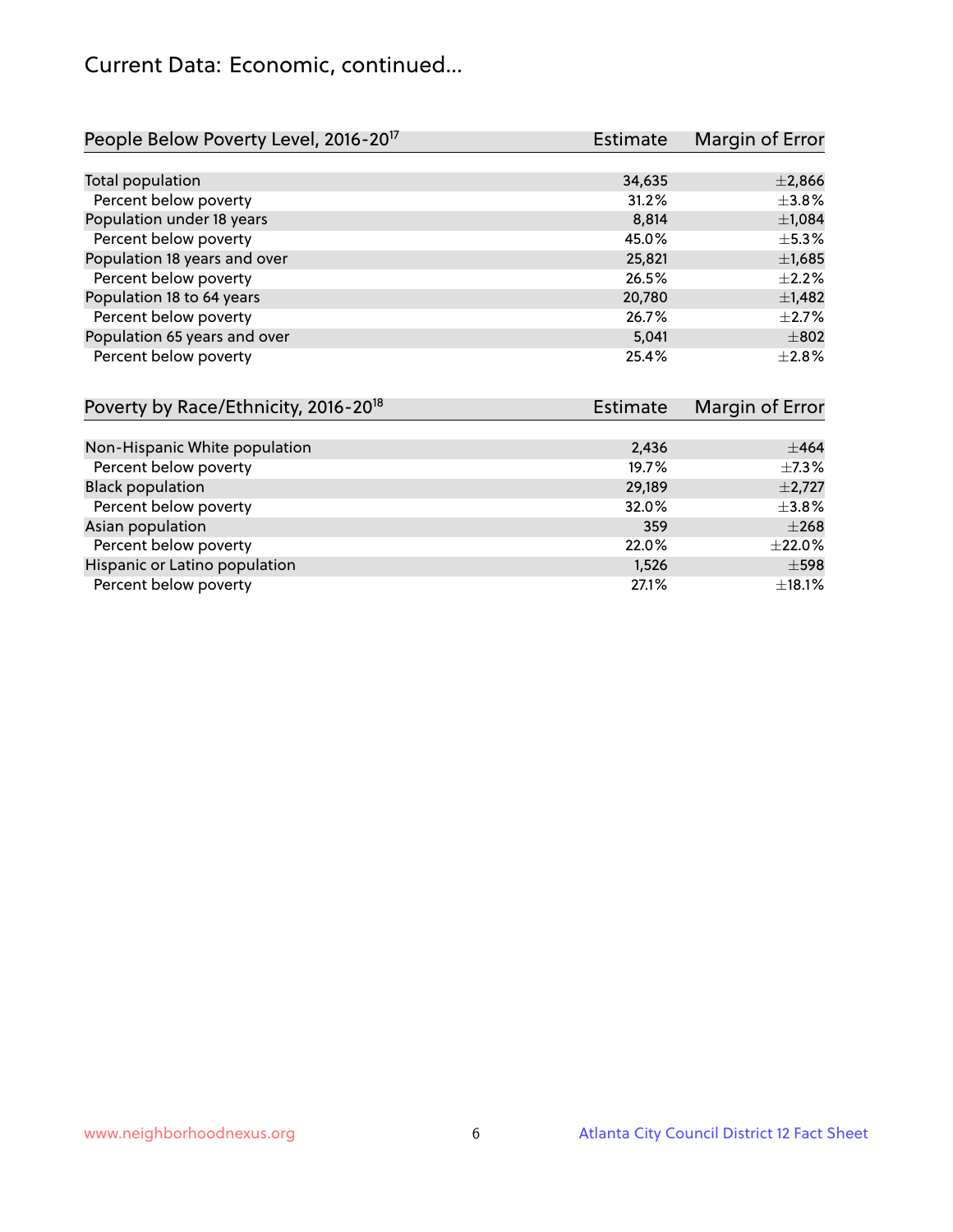# Current Data: Employment

| Employment Status, 2016-20 <sup>19</sup>                      | <b>Estimate</b> | Margin of Error |
|---------------------------------------------------------------|-----------------|-----------------|
|                                                               |                 |                 |
| Population 16 years and over                                  | 26,867          | $\pm 2,001$     |
| In labor force                                                | 59.5%           | $\pm1.8\%$      |
| Civilian labor force                                          | 59.4%           | $\pm1.8\%$      |
| Employed                                                      | 52.2%           | $\pm 1.6\%$     |
| Unemployed                                                    | 7.2%            | $\pm 2.5\%$     |
| <b>Armed Forces</b>                                           | 0.1%            | ±0.8%           |
| Not in labor force                                            | 40.5%           | $\pm 2.9\%$     |
| Civilian labor force                                          | 15,959          | $\pm$ 1,288     |
| <b>Unemployment Rate</b>                                      | 12.1%           | $\pm$ 4.2%      |
|                                                               |                 |                 |
| Females 16 years and over                                     | 15,084          | $\pm$ 1,176     |
| In labor force                                                | 58.0%           | $\pm 3.0\%$     |
| Civilian labor force                                          | 57.9%           | $\pm 3.0\%$     |
| Employed                                                      | 52.3%           | $\pm 3.5\%$     |
| Own children of the householder under 6 years                 | 3,518           | $\pm 718$       |
| All parents in family in labor force                          | 77.0%           | ±11.2%          |
|                                                               |                 |                 |
| Own children of the householder 6 to 17 years                 | 4,470           | $\pm$ 903       |
| All parents in family in labor force                          | 75.6%           | $\pm 21.4\%$    |
|                                                               |                 |                 |
| Industry, 2016-20 <sup>20</sup>                               | <b>Estimate</b> | Margin of Error |
| Civilian employed population 16 years and over                | 14,031          | ±1,131          |
| Agriculture, forestry, fishing and hunting, and mining        | 0.7%            | $\pm$ 0.7%      |
| Construction                                                  | 4.9%            | $\pm$ 1.9%      |
| Manufacturing                                                 | 4.9%            | $\pm 1.7\%$     |
| Wholesale trade                                               | 1.5%            | $\pm$ 0.7%      |
| Retail trade                                                  | 15.0%           | $\pm 2.9\%$     |
| Transportation and warehousing, and utilities                 | 10.9%           | $\pm 2.9\%$     |
| Information                                                   | 3.6%            | $\pm 2.5\%$     |
| Finance and insurance, and real estate and rental and leasing | 4.0%            | $\pm 1.2\%$     |
| Professional, scientific, and management, and administrative  | 9.9%            | $\pm 1.8\%$     |
| and waste management services                                 |                 |                 |
| Educational services, and health care and social assistance   | 19.2%           | ±2.8%           |
| Arts, entertainment, and recreation, and accommodation and    | 14.8%           | $\pm 2.6\%$     |
| food services                                                 |                 |                 |
| Other services, except public administration                  | 3.4%            | $\pm 1.3\%$     |
| Public administration                                         | 7.1%            | $\pm 2.2\%$     |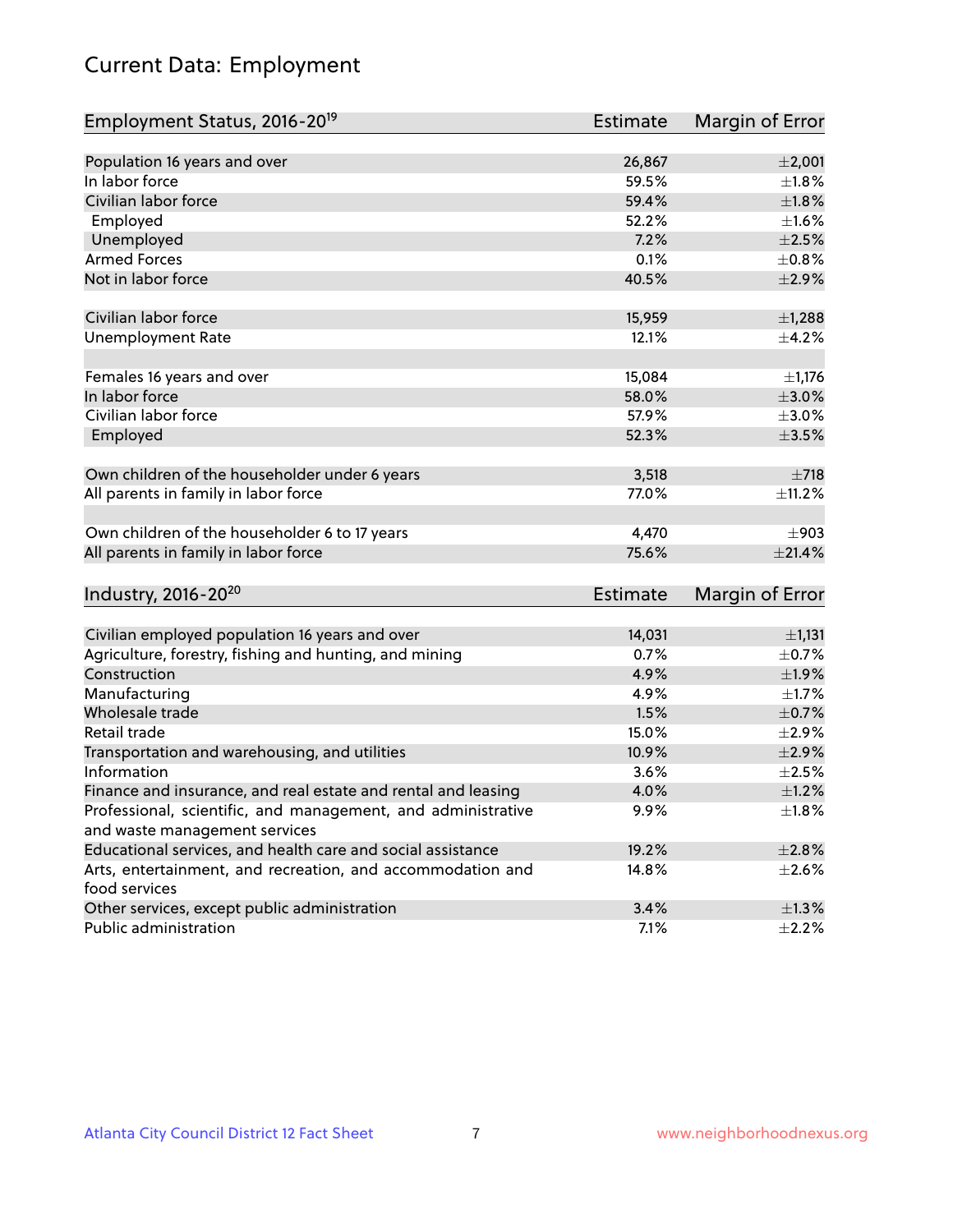# Current Data: Employment, continued...

| Occupation, 2016-20 <sup>21</sup>                            | <b>Estimate</b> | Margin of Error |
|--------------------------------------------------------------|-----------------|-----------------|
| Civilian employed population 16 years and over               | 14,031          | ±1,131          |
| Management, business, science, and arts occupations          | 26.7%           | $\pm$ 3.5%      |
| Service occupations                                          | 25.9%           | $\pm 3.5\%$     |
| Sales and office occupations                                 | 24.9%           | $\pm 3.6\%$     |
| Natural resources, construction, and maintenance occupations | 4.4%            | $\pm1.7\%$      |
| Production, transportation, and material moving occupations  | 18.0%           | ±2.8%           |
| Class of Worker, 2016-20 <sup>22</sup>                       | <b>Estimate</b> | Margin of Error |
| Civilian employed population 16 years and over               | 14,031          | $\pm$ 1,131     |
| Private wage and salary workers                              | 77.1%           | $\pm$ 3.1%      |
| Government workers                                           | 16.6%           | ±3.3%           |
| Self-employed in own not incorporated business workers       | 5.7%            | $\pm1.8\%$      |
| Unpaid family workers                                        | 0.6%            | ±1.0%           |
| Job Flows, 2019 <sup>23</sup>                                |                 | 2019            |
| Total Jobs in district                                       |                 | 27,104          |
| Held by residents of district                                |                 | 1.7%            |
| Held by non-residents of district                            |                 | 98.3%           |
| Jobs by Industry Sector, 2019 <sup>24</sup>                  |                 | 2019            |
| Total Jobs in district                                       |                 | 27,104          |
| <b>Goods Producing sectors</b>                               |                 | 6.0%            |
| Trade, Transportation, and Utilities sectors                 |                 | 18.5%           |
| All Other Services sectors                                   |                 | 75.5%           |
|                                                              |                 |                 |
| Total Jobs in district held by district residents            |                 | 455             |
| <b>Goods Producing sectors</b>                               |                 | 7.9%            |
| Trade, Transportation, and Utilities sectors                 |                 | 24.6%           |
| All Other Services sectors                                   |                 | 67.5%           |
| Jobs by Earnings, 2019 <sup>25</sup>                         |                 | 2019            |
| Total Jobs in district                                       |                 | 27,104          |
| Jobs with earnings \$1250/month or less                      |                 | 13.8%           |
| Jobs with earnings \$1251/month to \$3333/month              |                 | 23.2%           |
| Jobs with earnings greater than \$3333/month                 |                 | 63.0%           |
|                                                              |                 |                 |
| Total Jobs in district held by district residents            |                 | 455             |
| Jobs with earnings \$1250/month or less                      |                 | 30.8%           |
| Jobs with earnings \$1251/month to \$3333/month              |                 | 41.5%           |
| Jobs with earnings greater than \$3333/month                 |                 | 27.7%           |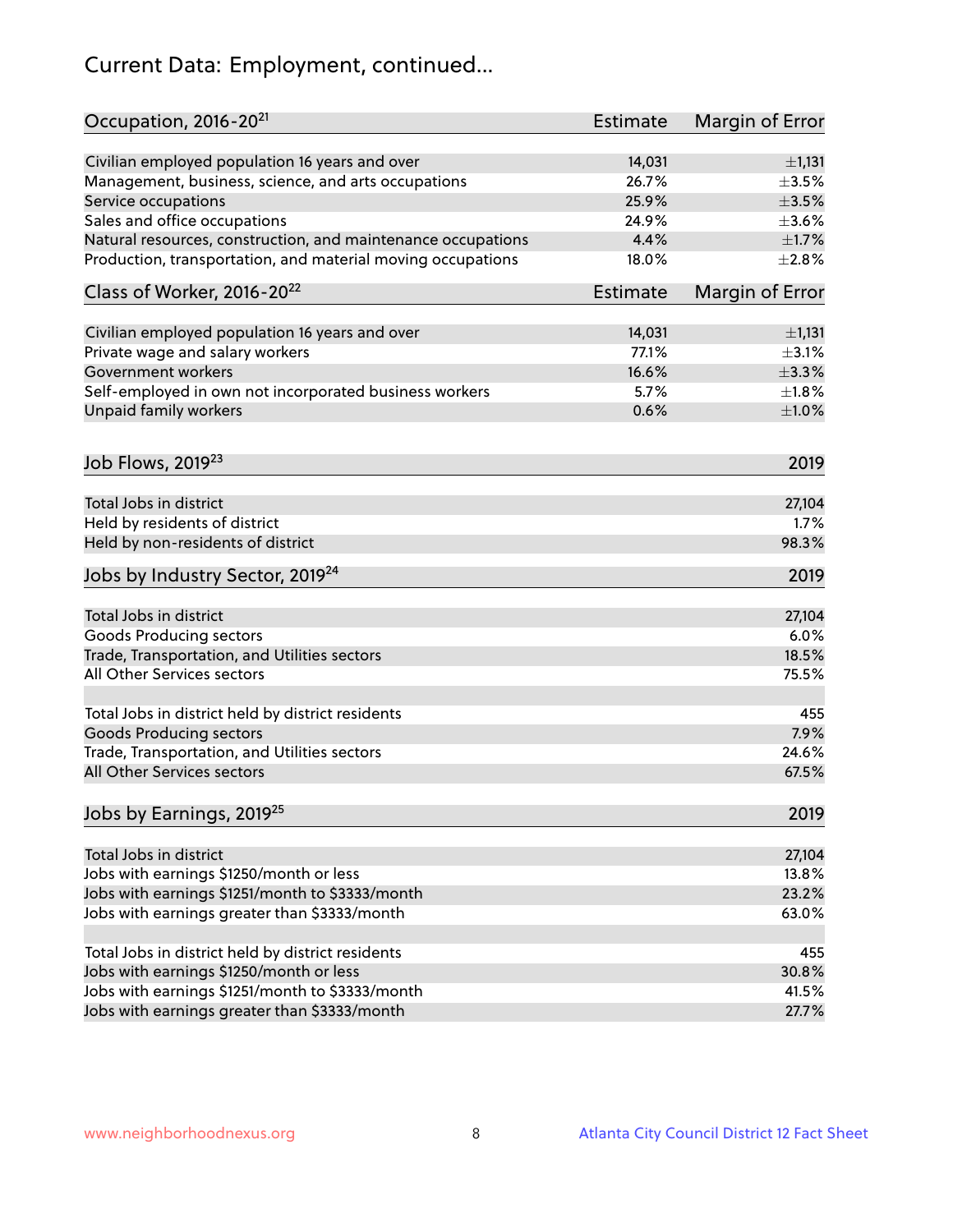# Current Data: Employment, continued...

| Jobs by Age of Worker, 2019 <sup>26</sup>         | 2019   |
|---------------------------------------------------|--------|
|                                                   |        |
| Total Jobs in district                            | 27,104 |
| Jobs with workers age 29 or younger               | 13.4%  |
| Jobs with workers age 30 to 54                    | 57.0%  |
| Jobs with workers age 55 or older                 | 29.7%  |
|                                                   |        |
| Total Jobs in district held by district residents | 455    |
| Jobs with workers age 29 or younger               | 16.7%  |
| Jobs with workers age 30 to 54                    | 59.1%  |
| Jobs with workers age 55 or older                 | 24.2%  |

#### Current Data: Education

| School Enrollment, 2016-20 <sup>27</sup>       | <b>Estimate</b> | Margin of Error |
|------------------------------------------------|-----------------|-----------------|
|                                                |                 |                 |
| Population 3 years and over enrolled in school | 7,965           | $\pm$ 1,043     |
| Nursery school, preschool                      | $8.0\%$         | $\pm$ 3.0%      |
| Kindergarten                                   | 7.8%            | $\pm$ 3.3%      |
| Elementary school (grades 1-8)                 | 38.9%           | $\pm$ 5.1%      |
| High school (grades 9-12)                      | 22.8%           | $\pm$ 5.0%      |
| College or graduate school                     | 22.5%           | $\pm$ 3.9%      |

| Educational Attainment, 2016-20 <sup>28</sup> | <b>Estimate</b> | Margin of Error |
|-----------------------------------------------|-----------------|-----------------|
|                                               |                 |                 |
| Population 25 years and over                  | 22,851          | $\pm$ 1,518     |
| Less than 9th grade                           | 4.4%            | $\pm 1.3\%$     |
| 9th to 12th grade, no diploma                 | 11.3%           | $\pm1.8\%$      |
| High school graduate (includes equivalency)   | 34.7%           | $\pm$ 4.0%      |
| Some college, no degree                       | 21.4%           | $\pm 2.5\%$     |
| Associate's degree                            | 8.7%            | $\pm 2.2\%$     |
| Bachelor's degree                             | 12.3%           | $\pm1.8\%$      |
| Graduate or professional degree               | 7.3%            | $\pm$ 1.4%      |
|                                               |                 |                 |
| Percent high school graduate or higher        | 84.4%           | $\pm$ 3.1%      |
| Percent bachelor's degree or higher           | 19.6%           | $\pm 2.1\%$     |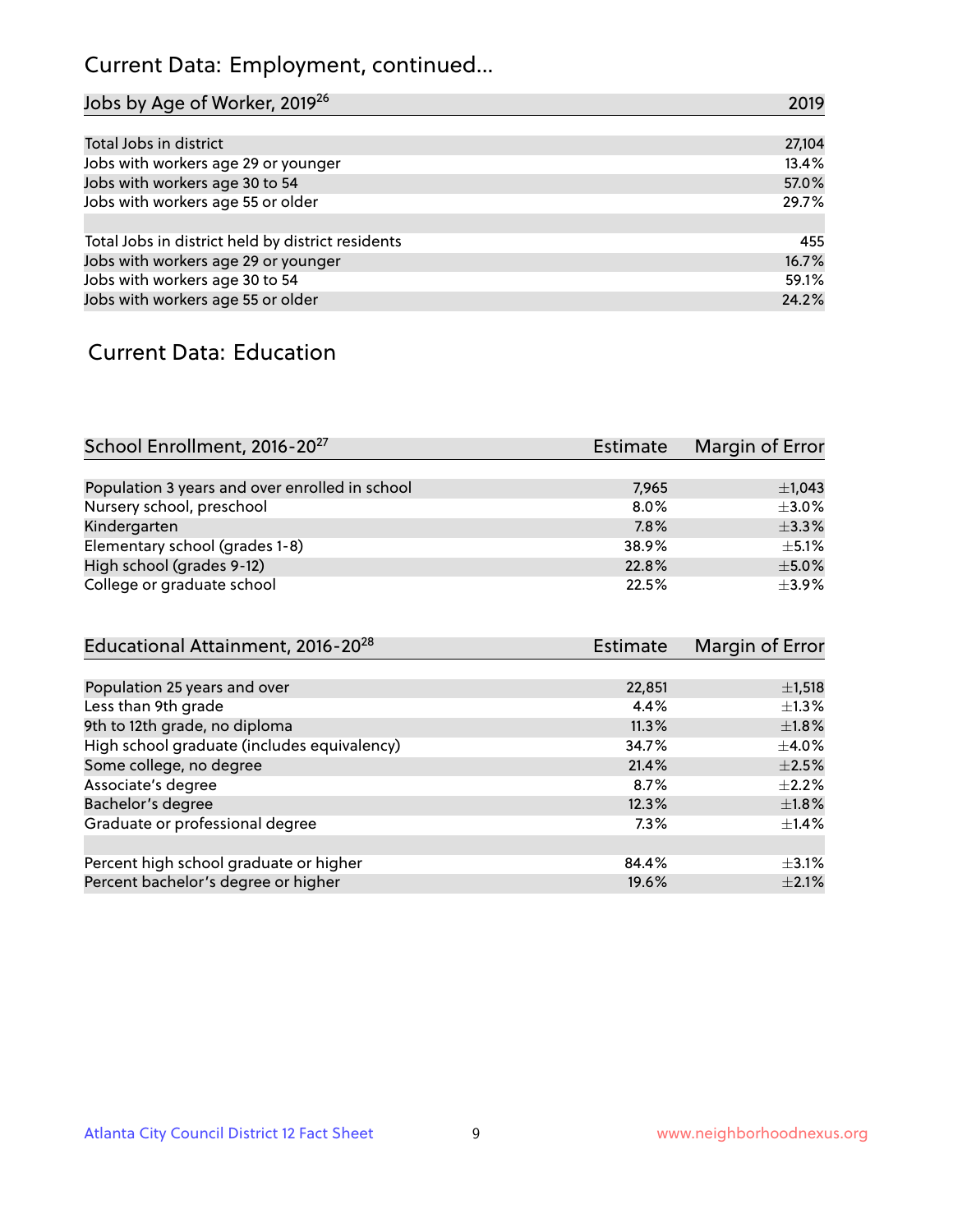# Current Data: Housing

| Households by Type, 2016-20 <sup>29</sup>            | <b>Estimate</b> | Margin of Error |
|------------------------------------------------------|-----------------|-----------------|
|                                                      |                 |                 |
| <b>Total households</b>                              | 14,129          | $\pm$ 972       |
| Family households (families)                         | 49.9%           | ±1.9%           |
| With own children under 18 years                     | 22.4%           | $\pm$ 3.4%      |
| Married-couple family                                | 17.0%           | ±2.8%           |
| With own children of the householder under 18 years  | 6.1%            | $\pm 2.3\%$     |
| Male householder, no spouse present, family          | 5.0%            | $\pm$ 1.4%      |
| With own children of the householder under 18 years  | 1.1%            | $\pm$ 0.7%      |
| Female householder, no spouse present, family        | 27.8%           | $\pm 2.5\%$     |
| With own children of the householder under 18 years  | 15.2%           | $\pm 2.6\%$     |
| Nonfamily households                                 | 50.1%           | $\pm$ 5.4%      |
| Householder living alone                             | 44.4%           | $\pm$ 5.5%      |
| 65 years and over                                    | 18.0%           | ±4.8%           |
|                                                      |                 |                 |
| Households with one or more people under 18 years    | 27.8%           | $\pm 2.9\%$     |
| Households with one or more people 65 years and over | 30.3%           | $\pm$ 4.7%      |
|                                                      |                 |                 |
| Average household size                               | 2.45            | $\pm$ 0.12      |
| Average family size                                  | 3.60            | $\pm$ 0.32      |
| Housing Occupancy, 2016-20 <sup>30</sup>             | <b>Estimate</b> | Margin of Error |
|                                                      |                 |                 |
| Total housing units                                  | 17,515          | $\pm 920$       |
| Occupied housing units                               | 80.7%           | $\pm 3.6\%$     |
| Vacant housing units                                 | 19.3%           | $\pm1.7\%$      |
| Homeowner vacancy rate                               | 5.2             | $\pm$ 1.9       |
| Rental vacancy rate                                  | 8.6             | $\pm 1.9$       |
|                                                      |                 |                 |
| Units in Structure, 2016-20 <sup>31</sup>            | <b>Estimate</b> | Margin of Error |
| Total housing units                                  | 17,515          | $\pm 920$       |
| 1-unit, detached                                     | 56.1%           | $\pm 3.5\%$     |
| 1-unit, attached                                     | 3.4%            | $\pm 1.4\%$     |
| 2 units                                              | 3.5%            | $\pm 1.0\%$     |
| 3 or 4 units                                         | 5.1%            | $\pm 1.5\%$     |
| 5 to 9 units                                         | 8.9%            | $\pm 1.6\%$     |
| 10 to 19 units                                       | 7.5%            | ±1.9%           |
| 20 or more units                                     | 14.4%           | $\pm 2.7\%$     |
| Mobile home                                          | 1.0%            | $\pm$ 0.8%      |
|                                                      |                 | $\pm$ 0.3%      |
| Boat, RV, van, etc.                                  | $0.0\%$         |                 |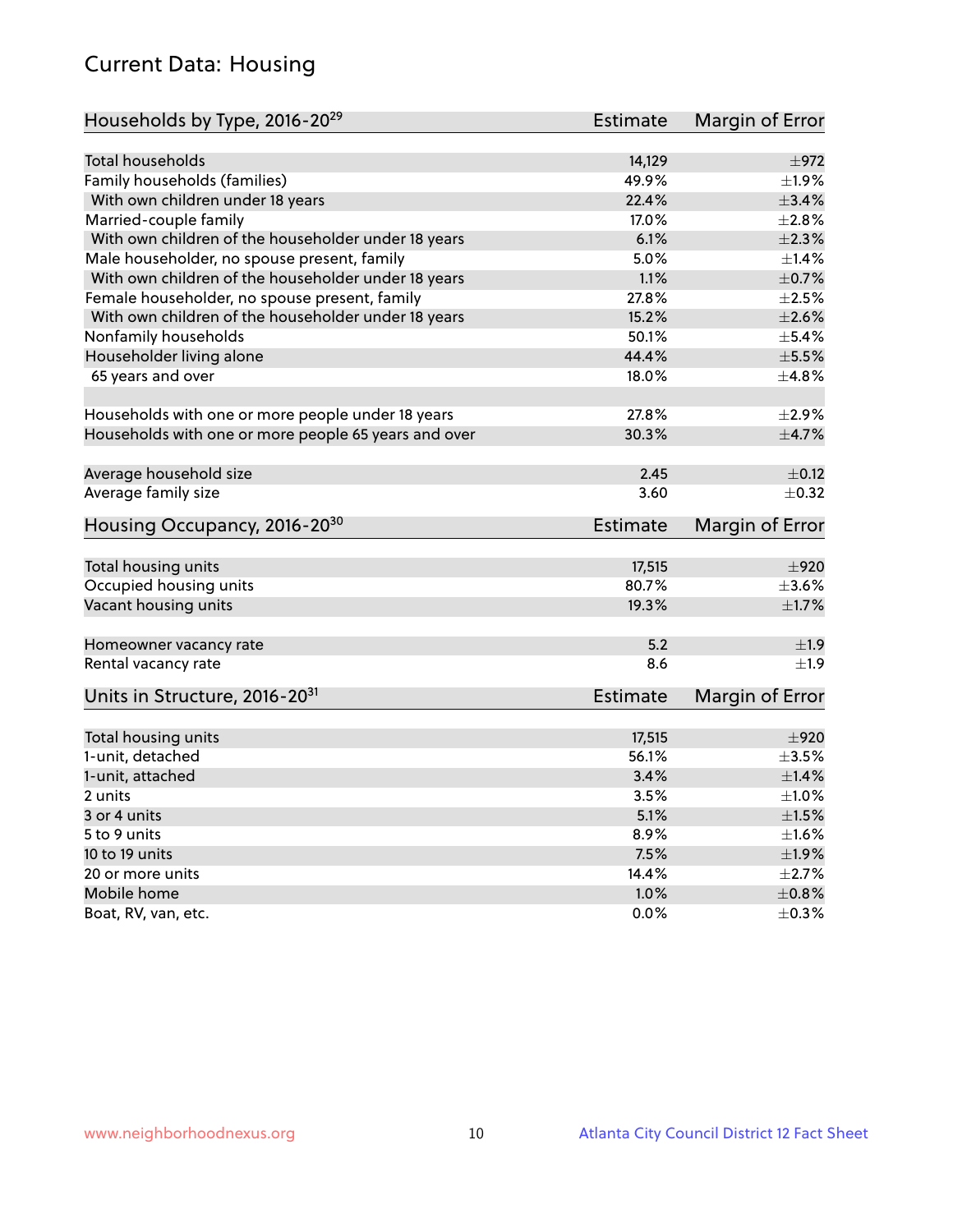## Current Data: Housing, continued...

| Year Structure Built, 2016-20 <sup>32</sup>    | <b>Estimate</b> | Margin of Error |
|------------------------------------------------|-----------------|-----------------|
| Total housing units                            | 17,515          | $\pm 920$       |
| Built 2014 or later                            | 0.6%            | $\pm$ 0.4%      |
| Built 2010 to 2013                             | 5.1%            | $\pm 2.5\%$     |
| Built 2000 to 2009                             | 16.3%           | $\pm 2.3\%$     |
| Built 1990 to 1999                             | 5.5%            | $\pm 1.3\%$     |
| Built 1980 to 1989                             | 4.7%            | $\pm$ 1.4%      |
| Built 1970 to 1979                             | 9.9%            | $\pm 2.0\%$     |
| Built 1960 to 1969                             | 16.8%           | $\pm 2.0\%$     |
| Built 1950 to 1959                             | 20.3%           | $\pm$ 3.5%      |
| Built 1940 to 1949                             | 9.5%            | $\pm 2.3\%$     |
| Built 1939 or earlier                          | 11.4%           | $\pm 1.4\%$     |
| Housing Tenure, 2016-2033                      | <b>Estimate</b> | Margin of Error |
| Occupied housing units                         | 14,129          | $\pm$ 972       |
| Owner-occupied                                 | 35.1%           | $\pm$ 4.5%      |
| Renter-occupied                                | 64.9%           | $\pm$ 3.2%      |
|                                                |                 |                 |
| Average household size of owner-occupied unit  | 2.37            | $\pm$ 0.44      |
| Average household size of renter-occupied unit | 2.49            | $\pm$ 0.23      |
| Residence 1 Year Ago, 2016-20 <sup>34</sup>    | <b>Estimate</b> | Margin of Error |
| Population 1 year and over                     | 34,769          | $\pm 2,872$     |
| Same house                                     | 81.5%           | $\pm$ 4.2%      |
| Different house in the U.S.                    | 18.1%           | $\pm$ 3.3%      |
| Same county                                    | 10.1%           | $\pm 2.6\%$     |
| Different county                               | 8.0%            | $\pm 2.3\%$     |
| Same state                                     | 5.7%            | $\pm 2.0\%$     |
| Different state                                | 2.3%            | $\pm 1.2\%$     |
| Abroad                                         | 0.4%            | $\pm$ 0.4%      |
| Value of Housing Unit, 2016-20 <sup>35</sup>   | <b>Estimate</b> | Margin of Error |
| Owner-occupied units                           | 4,966           | $\pm 719$       |
| Less than \$50,000                             | 10.8%           | $\pm$ 4.1%      |
| \$50,000 to \$99,999                           | 23.0%           | $\pm 3.6\%$     |
| \$100,000 to \$149,999                         | 14.7%           | ±4.4%           |
| \$150,000 to \$199,999                         | 17.7%           | $\pm$ 3.8%      |
| \$200,000 to \$299,999                         | 27.0%           | ±11.9%          |
| \$300,000 to \$499,999                         | 5.2%            | $\pm 1.8\%$     |
| \$500,000 to \$999,999                         | 0.5%            | $\pm$ 1.4%      |
| \$1,000,000 or more                            | 1.2%            | $\pm 2.1\%$     |
|                                                |                 |                 |
| Mortgage Status, 2016-20 <sup>36</sup>         | <b>Estimate</b> | Margin of Error |
| Owner-occupied units                           | 4,966           | $\pm 719$       |
| Housing units with a mortgage                  | 53.4%           | $\pm$ 9.9%      |
| Housing units without a mortgage               | 46.6%           | ±11.8%          |

Housing units without a mortgage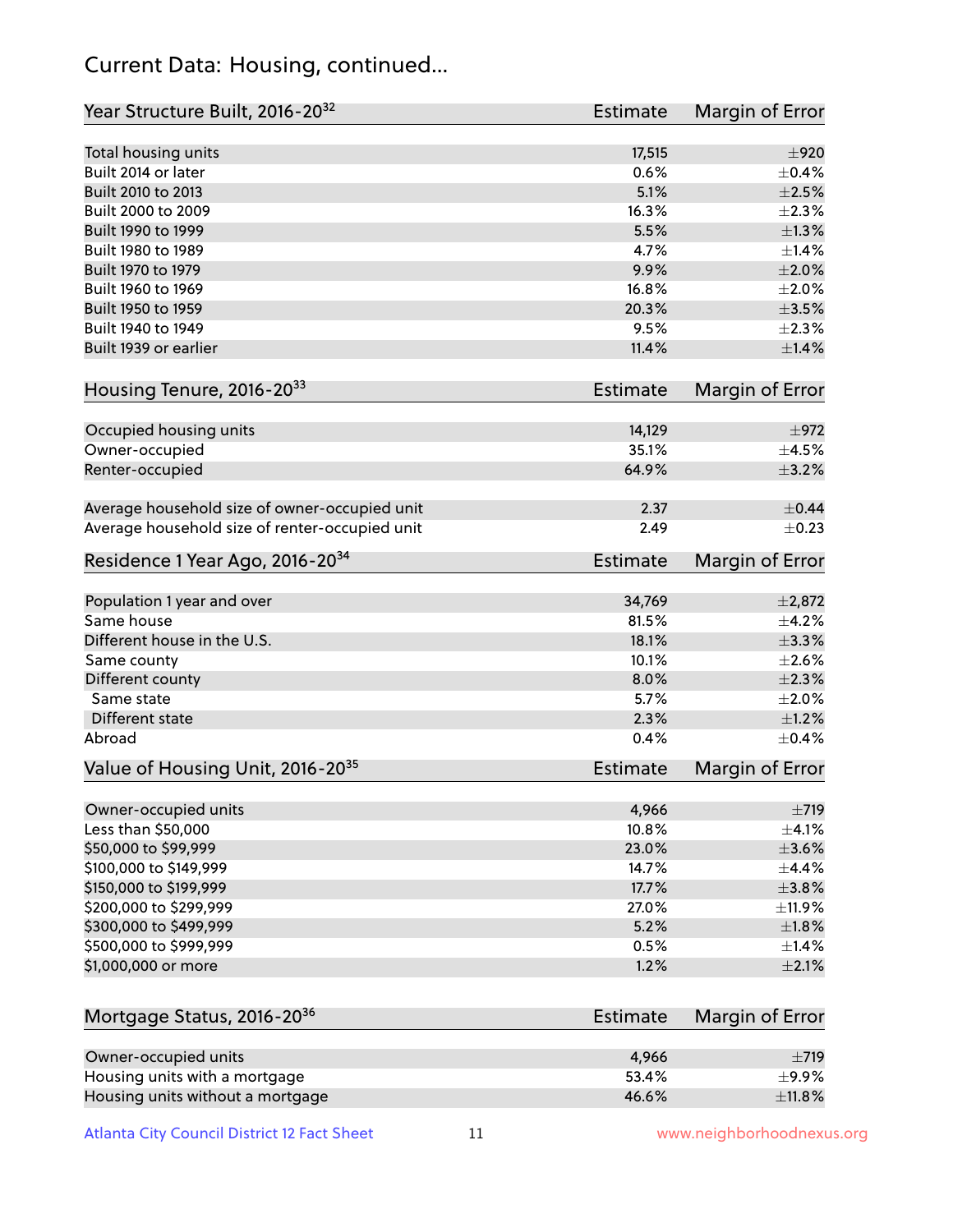# Current Data: Housing, continued...

| Selected Monthly Owner Costs, 2016-20 <sup>37</sup> | Estimate | Margin of Error |
|-----------------------------------------------------|----------|-----------------|
|                                                     |          |                 |
| Housing units with a mortgage                       | 2,653    | $\pm$ 307       |
| Less than \$300                                     | 0.6%     | $\pm 2.8\%$     |
| \$300 to \$499                                      | 3.5%     | ±4.4%           |
| \$500 to \$999                                      | 30.2%    | $\pm$ 6.8%      |
| \$1,000 to \$1,499                                  | 46.8%    | $\pm$ 6.4%      |
| \$1,500 to \$1,999                                  | 12.7%    | $\pm$ 3.9%      |
| \$2,000 to \$2,999                                  | 5.5%     | ±3.4%           |
| \$3,000 or more                                     | 0.7%     | $\pm$ 3.3%      |
|                                                     |          |                 |
| Median (dollars)                                    | \$1,112  | $\pm 26$        |
|                                                     |          |                 |
| Housing units without a mortgage                    | 2,313    | $\pm$ 675       |
| Less than \$150                                     | 4.1%     | ±3.8%           |
| \$150 to \$249                                      | 12.8%    | $\pm$ 5.0%      |
| \$250 to \$349                                      | 19.2%    | ±2.8%           |
| \$350 to \$499                                      | 42.5%    | ±24.3%          |
| \$500 to \$699                                      | 13.8%    | $\pm$ 5.4%      |
| \$700 or more                                       | 7.7%     | $\pm$ 7.1%      |
|                                                     |          |                 |
| Median (dollars)                                    | \$417    | $\pm$ 11        |

| Selected Monthly Owner Costs as a Percentage of | Estimate | Margin of Error |
|-------------------------------------------------|----------|-----------------|
| Household Income, 2016-20 <sup>38</sup>         |          |                 |
|                                                 |          |                 |
| Housing units with a mortgage <sup>39</sup>     | 2,628    | $\pm$ 374       |
| Less than 20.0 percent                          | 41.9%    | $\pm$ 5.7%      |
| 20.0 to 24.9 percent                            | 21.5%    | $\pm$ 7.2%      |
| 25.0 to 29.9 percent                            | 10.1%    | $\pm$ 4.5%      |
| 30.0 to 34.9 percent                            | 5.8%     | $\pm$ 3.2%      |
| 35.0 percent or more                            | 20.8%    | $\pm$ 5.6%      |
|                                                 |          |                 |
| Housing units without a mortgage <sup>40</sup>  | 2,236    | $\pm 695$       |
| Less than 10.0 percent                          | 61.3%    | $\pm 21.0\%$    |
| 10.0 to 14.9 percent                            | 9.8%     | $\pm$ 4.5%      |
| 15.0 to 19.9 percent                            | 6.8%     | $\pm$ 3.1%      |
| 20.0 to 24.9 percent                            | 3.9%     | $\pm 3.8\%$     |
| 25.0 to 29.9 percent                            | 1.9%     | $\pm$ 3.1%      |
| 30.0 to 34.9 percent                            | 7.0%     | $\pm$ 7.7%      |
| 35.0 percent or more                            | 9.3%     | $\pm$ 4.5%      |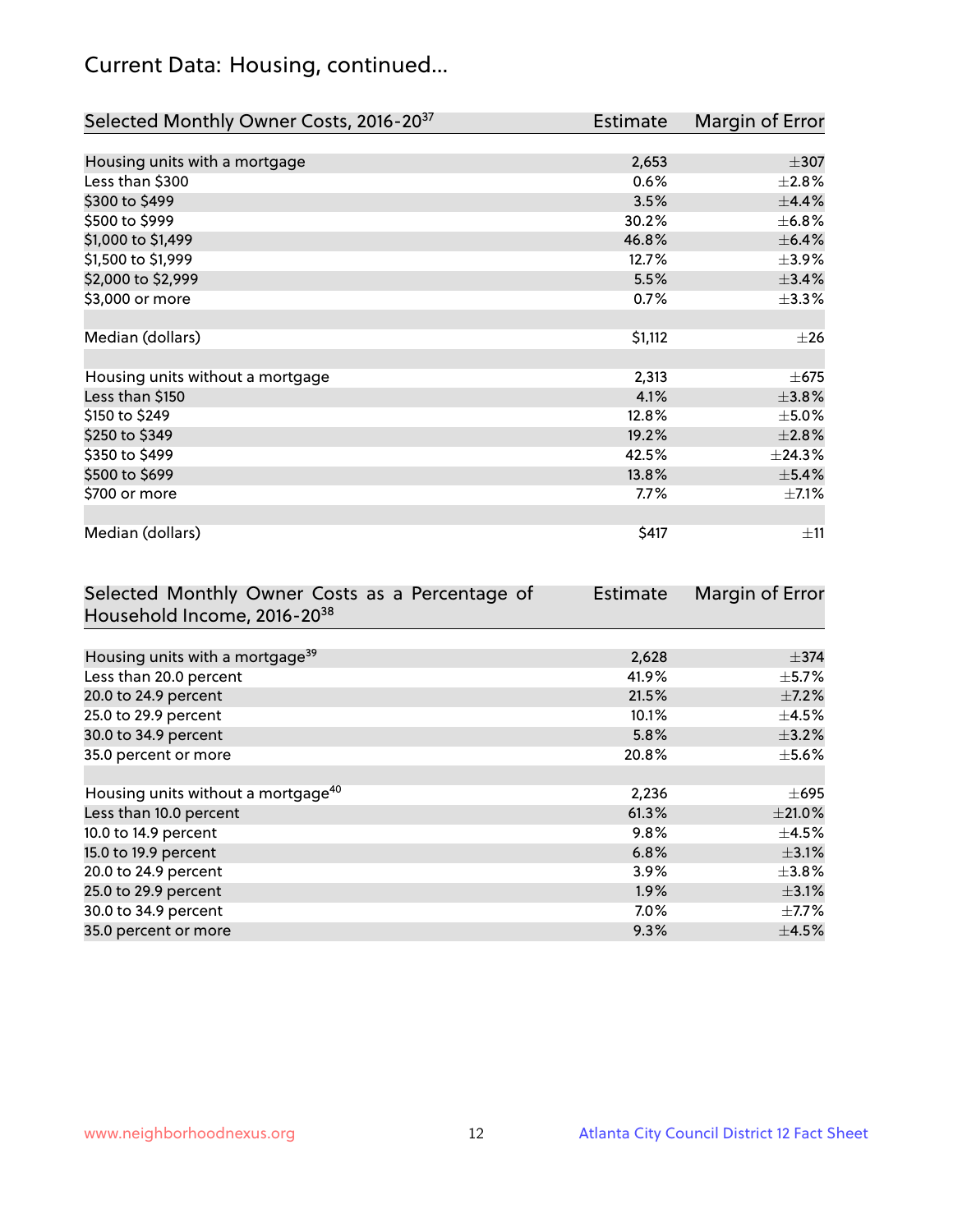## Current Data: Housing, continued...

| Gross Rent, 2016-20 <sup>41</sup>               | <b>Estimate</b> | Margin of Error |
|-------------------------------------------------|-----------------|-----------------|
|                                                 |                 |                 |
| Occupied units paying rent                      | 8,778           | $\pm 783$       |
| Less than \$200                                 | 3.4%            | $\pm 2.1\%$     |
| \$200 to \$499                                  | 14.8%           | $\pm$ 5.0%      |
| \$500 to \$749                                  | 17.3%           | $\pm$ 3.5%      |
| \$750 to \$999                                  | 21.1%           | $\pm 3.5\%$     |
| \$1,000 to \$1,499                              | 37.2%           | $\pm$ 4.8%      |
| \$1,500 to \$1,999                              | 4.4%            | $\pm$ 1.6%      |
| \$2,000 or more                                 | $1.9\%$         | ±2.8%           |
| Median (dollars)                                | \$919           | ±29             |
|                                                 |                 |                 |
| No rent paid                                    | 385             | ±221            |
|                                                 |                 |                 |
| Gross Rent as a Percentage of Household Income, | <b>Estimate</b> | Margin of Error |
| $2016 - 20^{42}$                                |                 |                 |
|                                                 |                 |                 |
| Occupied units paying rent <sup>43</sup>        | 8,465           | $\pm$ 904       |
| Less than 15.0 percent                          | 8.5%            | $\pm 2.6\%$     |
| 15.0 to 19.9 percent                            | 10.1%           | $\pm 3.0\%$     |
| 20.0 to 24.9 percent                            | 10.0%           | $\pm$ 3.7%      |
| 25.0 to 29.9 percent                            | 11.4%           | $\pm$ 4.9%      |
| 30.0 to 34.9 percent                            | 6.6%            | $\pm 2.1\%$     |
| 35.0 percent or more                            | 53.4%           | $\pm$ 4.2%      |

# Current Data: Transportation

| Commuting to Work, 2016-20 <sup>44</sup>  | <b>Estimate</b> | Margin of Error |
|-------------------------------------------|-----------------|-----------------|
|                                           |                 |                 |
| Workers 16 years and over                 | 13,737          | $\pm$ 1,138     |
| Car, truck, or van - drove alone          | 57.4%           | $\pm$ 4.3%      |
| Car, truck, or van - carpooled            | 8.2%            | $\pm 2.4\%$     |
| Public transportation (excluding taxicab) | 20.4%           | $\pm$ 3.7%      |
| Walked                                    | 1.1%            | $\pm$ 0.6%      |
| Other means                               | 4.9%            | $\pm 2.2\%$     |
| Worked at home                            | 8.0%            | $\pm$ 3.1%      |
|                                           |                 |                 |
| Mean travel time to work (minutes)        | 36.2            | $+2.7$          |

| Access to a Vehicle, 2016-20 <sup>45</sup> | Estimate | Margin of Error |
|--------------------------------------------|----------|-----------------|
|                                            |          |                 |
| Occupied housing units                     | 14.129   | $+972$          |
| No vehicles available                      | 25.3%    | $+3.4%$         |
| 1 vehicle available                        | 43.3%    | $\pm$ 3.7%      |
| 2 vehicles available                       | 23.1%    | $+4.4%$         |
| 3 or more vehicles available               | 8.3%     | $+2.8%$         |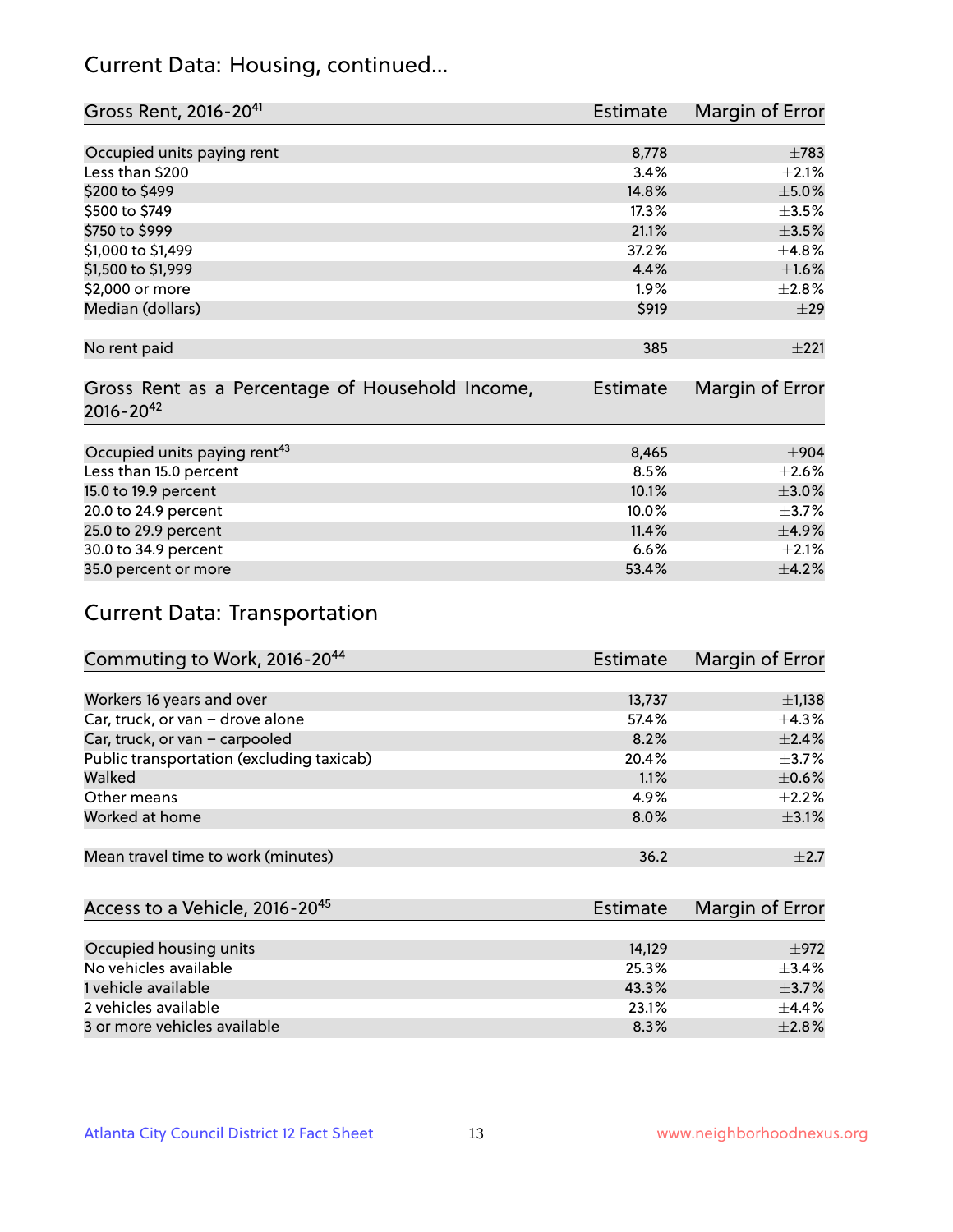## Current Data: Health

| Health Insurance coverage, 2016-2046                    | Estimate | Margin of Error |
|---------------------------------------------------------|----------|-----------------|
|                                                         |          |                 |
| Civilian Noninstitutionalized Population                | 34,836   | ±2,886          |
| With health insurance coverage                          | 81.4%    | $\pm$ 9.0%      |
| With private health insurance coverage                  | 40.1%    | $\pm$ 4.7%      |
| With public health coverage                             | 48.2%    | $\pm$ 3.1%      |
| No health insurance coverage                            | 18.6%    | $\pm 2.6\%$     |
| Civilian Noninstitutionalized Population Under 19 years | 9,347    | $\pm$ 9,347     |
| No health insurance coverage                            | 8.6%     | ±4.3%           |
|                                                         |          |                 |
| Civilian Noninstitutionalized Population 19 to 64 years | 20,447   | $\pm$ 1,761     |
| In labor force:                                         | 15,264   | $\pm$ 1,377     |
| Employed:                                               | 13,415   | ±1,159          |
| With health insurance coverage                          | 77.6%    | $\pm 3.6\%$     |
| With private health insurance coverage                  | 67.3%    | $\pm$ 3.4%      |
| With public coverage                                    | 12.3%    | ±3.4%           |
| No health insurance coverage                            | 22.4%    | ±4.3%           |
| Unemployed:                                             | 1,849    | ±1,159          |
| With health insurance coverage                          | 31.4%    | ±15.4%          |
| With private health insurance coverage                  | 15.1%    | $\pm$ 4.0%      |
| With public coverage                                    | 18.4%    | $\pm$ 5.2%      |
| No health insurance coverage                            | 68.6%    | $\pm 23.5\%$    |
|                                                         |          |                 |
| Not in labor force:                                     | 5,184    | $\pm 786$       |
| With health insurance coverage                          | 73.7%    | $\pm$ 7.3%      |
| With private health insurance coverage                  | 24.7%    | $\pm$ 5.0%      |
| With public coverage                                    | 54.9%    | $\pm 8.0\%$     |
| No health insurance coverage                            | 26.3%    | $\pm$ 6.6%      |